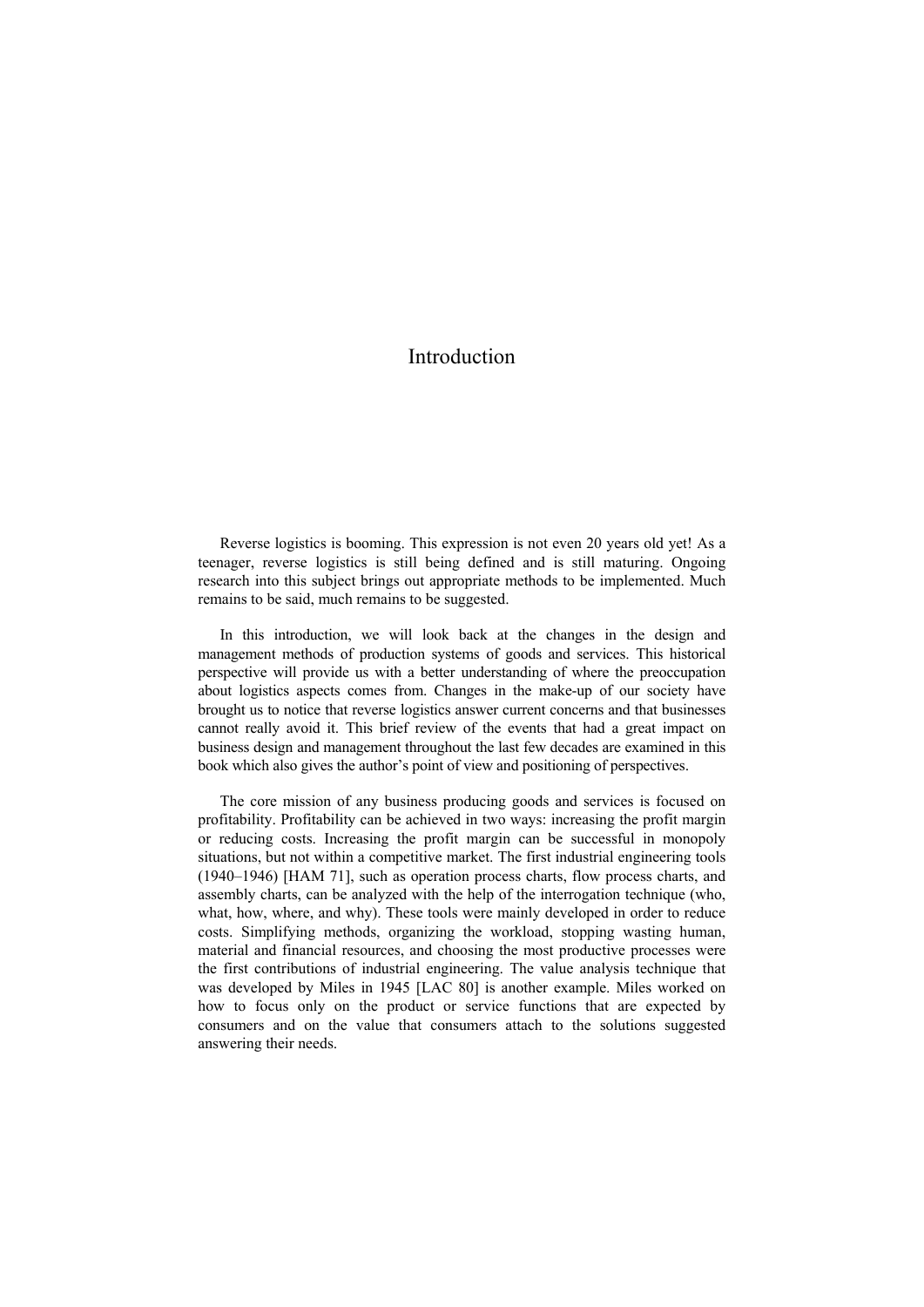### x Sustainable Reverse Logistics Network

During each economic crisis, new techniques are proposed to systematically hunt down waste. Therefore, some variants are emerging, but all of them are based on work simplification techniques. Some will tell you that they are not the same, but it is tempting to say, for example, that value-added production advocates the same philosophy as an updated value analysis. Productivity gains of a few percentages become significant in times of crisis and for some this is often a matter of survival.

These methods have been suggested and used to optimize production systems with an economic perspective and by an optimization-based analytical approach. This is called an insular approach, i.e. when businesses try to optimize their processes, they reduce their costs and indirectly their production lead time. This approach is focused on the business, on its entity.

In the 1990s [BRE 99], some quality-based approaches appeared. The *Total quality*, *5S method*, *Six sigma quality*, *activity-based costing (ABC)*, and *Quality costs* have brought new dimensions. Some concepts, such as total quality, have shown that a business is a link in a chain. A business offers a product or a service to another business and so on until it reaches the end consumer. If we take the example of a simple pencil, the number of "actors" taking part in its production is quite impressive, including a mining business to extract graphite, a forest enterprise to get wood, and a retail store to sell pencils. This example underlines the extent of the supply chain. The ISO 9000 certification was very popular in the 1990s, which fits with this approach, because it suggests a corporate image, which is synonymous with process control. This is supposed to be a guarantee, going beyond the good functioning of the products at the time of purchase and beyond the compliance with specifications. This is a guarantee to ensure a promising partnership with the various supply chain actors. In parallel, business computerization was spreading and accessibility to information technologies offered new possibilities and practices.

The emergence of the Internet has enabled businesses, which were geographically isolated, to become known worldwide. Distances are not obstacles anymore. Marketing budgets do not have to be excessive anymore to ensure the marketing of its range of products. Market globalization has arrived. Information technologies help in the integration of various stakeholders. We can now dream of high-level partnerships with the exchange of information reducing again the reaction and delivery times expected by customers.

The Web has led to electronic commerce. It comprises four stages: *brochureware*, *e-commerce*, *e-business*, and *e-enterprise*. Figure I.1 shows the relationship between those four stages of electronic commerce. The brochureware and e-commerce stages are widespread, and there are more and more successful implementations of the other two stages, even if they are not yet generalized. Table I.1 presents the characteristics of electronic commerce.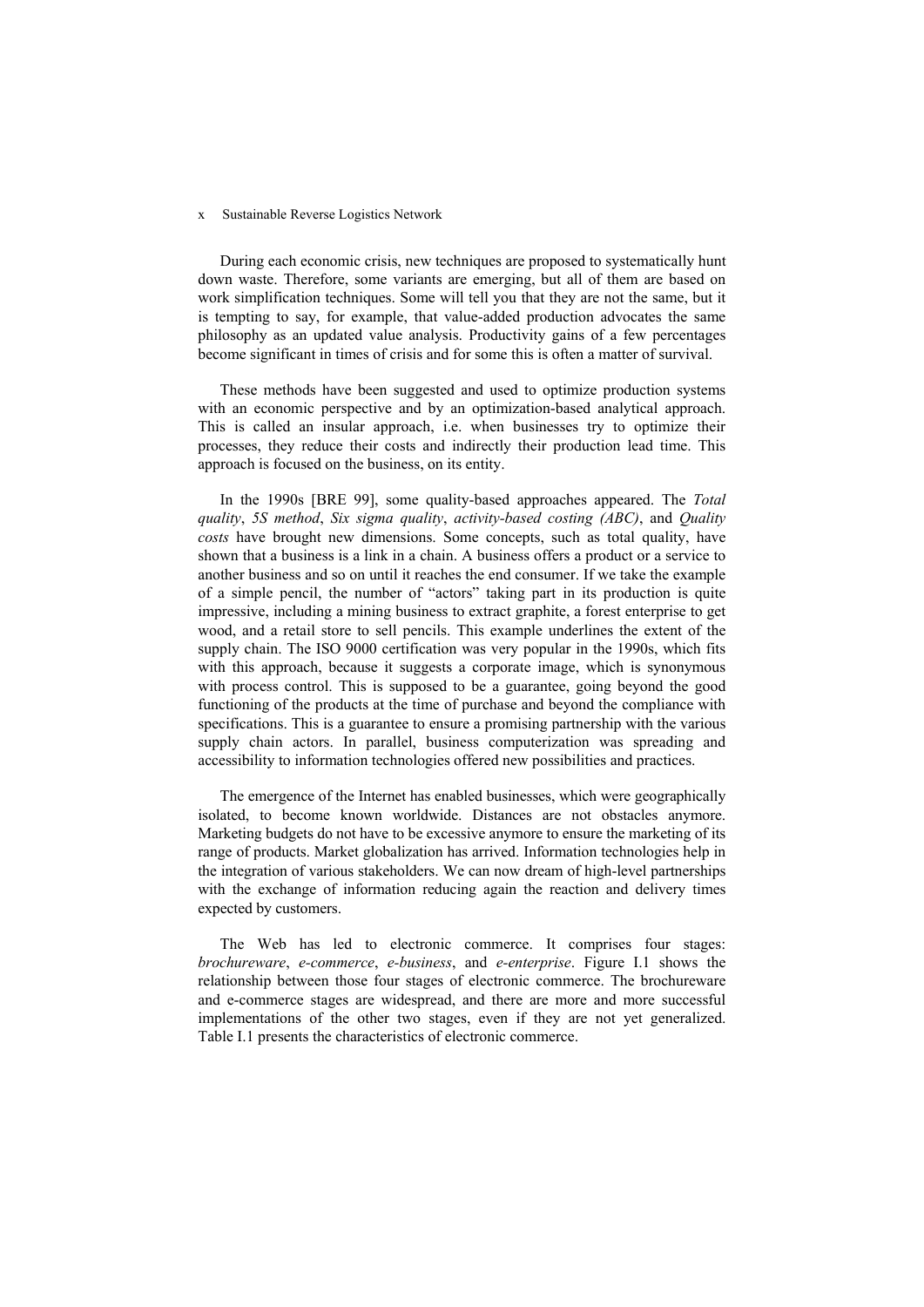

**Figure I.1.** *Relationships between the electronic commerce stages [MAR 05]*

**Brochureware.** At this stage, visitors can access via the website a static display of information that could be of interest to them, including contacts, information on products, and the description of the business.

**E-commerce.** At this stage, customers can buy the products sold by businesses online. Most of the time, this stage is applicable for retail businesses.

**E-business.** This stage consists of exchanging data between businesses. They can also make transactions among themselves.

**E-enterprise.** The integration of their business processes with the processes of the three other stages.

**Table I.1.** *Description of the four stages [VAL 05]*

First, the emergence of the Internet has transformed the commercial relationships between businesses and customers, and second, the business relationships between partners (stage 3 of electronic commerce). Distance is not limiting the possibilities of relationships anymore, nor is it restricting the choice to local businesses with a good reputation. With globalization, customers have access to a larger supply of products and services and to an increased number of potential suppliers. In this context, businesses must differentiate themselves with a better customer service. We thought that the ISO 9000:1994 standard would allow us to distinguish the businesses on which we should focus, but this norm showed many loopholes. We have quickly noticed that it was not enough for a business to demonstrate its mastering of its processes to ensure the required quality. Indeed, one thing was forgotten in this version, one of the main *raison d'être* of the businesses (if not the main reason): customers and their expectations. The ISO 9000:2000 version puts customers and their requirements back at the center of the standard.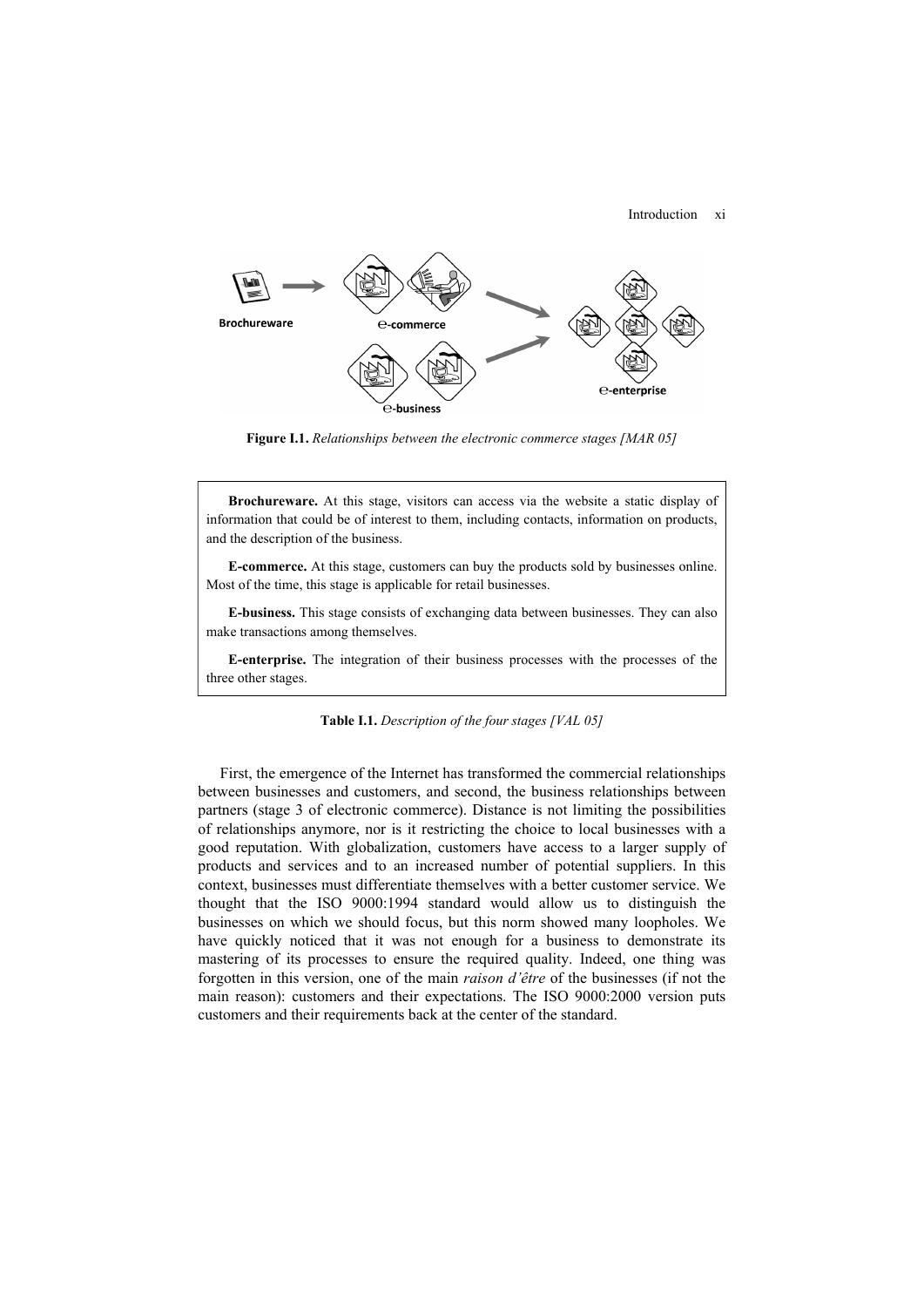## xii Sustainable Reverse Logistics Network

Market globalization has also been materialized by the implementation of freetrade agreements between countries. World associations (World Trade Organization and World Bank) and free-trade agreements (NAFTA: Canada and the USA, which were joined in 1973 by Mexico and by the "Inner Six of Europe", and now by the European Union with its 27 member states) have all contributed to accelerate the circulation of goods. All barriers are removed with these organizations and agreements and everyone seems to be favorable to collaboration. Global supply chains were thus facilitated. This process was stimulated by the emergence of the Web. The vertical integration of businesses has helped refocusing on business core competencies. After having reduced costs, controlled processes, reduced delays, ensured the quality, and reduced waste of any kind, supply chains are in an era of global optimization. The chain implementation enables a specialization of the business core competencies; each business being a link of the chain. Insular optimization is outdated.

Since the 1990s, it is understood that businesses differentiate themselves not only with the price, but by quality, and delivery times of their products. A fourth aspect should be taken into account: customer service (technical support and maintenance). Customers need to be guaranteed the proper operation of the product. Online technical support has appeared with electronic commerce. With customer service spreading, business practices have changed.

The pressure of competition is strong in the context of globalization. The right product must reach the right customer's (taking into account the fact that products are more and more customized), in the right place, and at the right time. Supply is considered complete when the product is installed and is operational at the customer location or point of use. The supply chain design and monitoring have, therefore, become key elements to reach profitability objectives.

The supply chain must create value for the business. Each step of the value creation process must contribute to reach the customer's expectations. Businesses interrogate themselves on their products, while trying to anticipate customer expectations in line with technological developments. On the other hand, with the accelerated emergence of China and India, the beginning of the 2000s has led to an explosion in the prices of raw materials because of their scarcity. Sustainable development has awakened people to the importance of consuming without jeopardizing the capacity of the future generations to meet their own requirements, while meeting current needs [WCE 87]. The collective awareness of the fragility of our planet has increased with the Kyoto Summit of 1997.

With the concept of sustainable development, a regulatory framework was born to minimize the environmental impacts of business activities. The European Commission has passed and implemented a law giving a sense of responsibility to businesses. One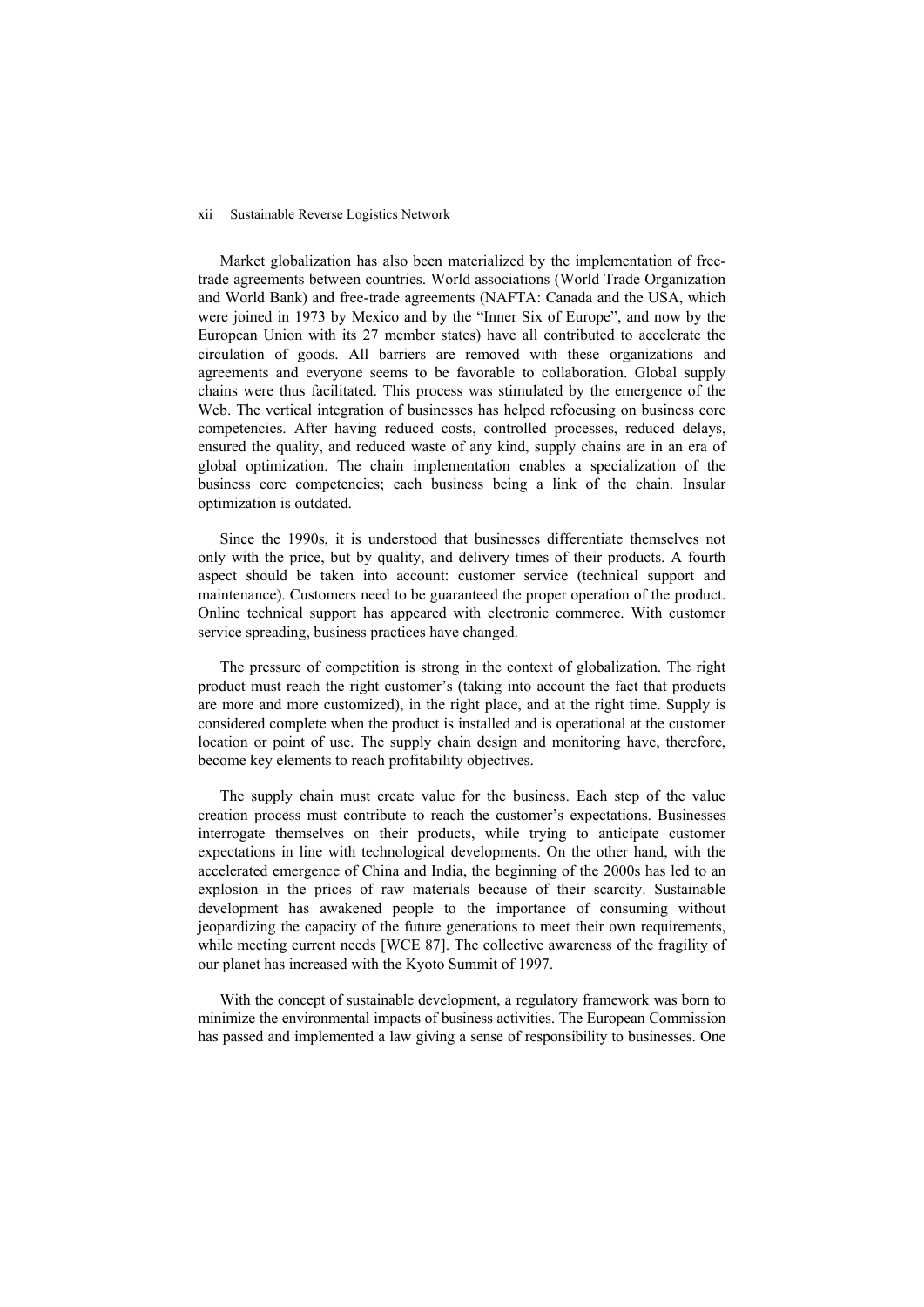of the directives is about Waste Electrical and Electronic Equipment. This waste is constantly increasing because of the new applications and technological developments that are tremendously facilitating the daily tasks of modern life.

Sustainable development increases the need to systematically implement reverse logistics, even though this logistic function has been present within a few businesses for longer than we would expect. Up until very recently, only catalog sales shopping service businesses were struggling with this problem. Retail shops were accepting returns, but very often there was no policy to take care of these returns. Products were simply destroyed. Pricing was consequently set. Nowadays, there are more and more returned products, because the return policies of competitors are very liberal, to satisfy customers fully.

As mentioned above, the customer service activity is now omnipresent in businesses. Their core mission is no longer only focused on satisfying customers. We are quite removed from the simple concept of warranty return that manufacturers must provide. This redefines their mission and the concept of responsible business is emerging. It must answer to customer expectations, while customers are nowadays demanding from businesses an environmental and social awareness. Paradoxically, consumers are nowadays little inclined to carry out the necessary changes in their consumption habits. And yet, we need to contribute towards the development of new methods and tools, which will materialize these new responsibilities. Customers have more and more expectations from the products and services supplied by all the actors of the supply chain. The time when businesses were "running the show" is over.

The future has always belonged to the businesses outstripping regulations and modifying their processes to offer customers a little extra in comparison to their competitors. Proactive versus reactive approaches have often won strategically. Reverse logistics can be useful for businesses to differentiate themselves from others that have not already integrated it. However, many questions have not yet been answered, such as:

– How can we make the reverse logistics of all the currently offered products profitable?

– How can we make the reverse logistics of older products profitable?

– How can we ensure the traceability of products while respecting the customer's private life?

– How can we control unknown costs?

– How can we be sure when we start up these operations that costs will be significant?

– How can we justify this investment and identify its opportunities?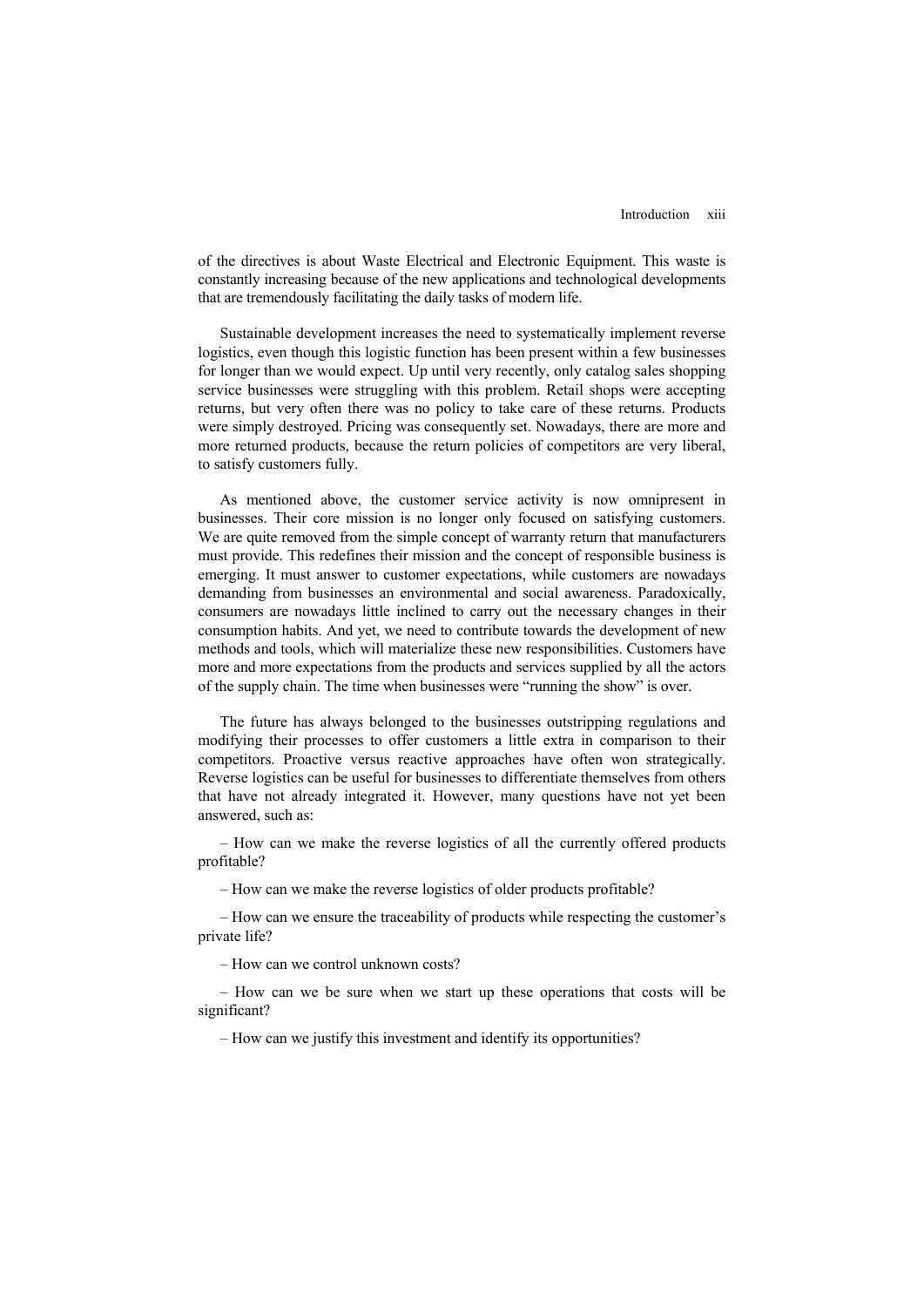#### xiv Sustainable Reverse Logistics Network

Such interesting challenges!

The book is organized as follows. Chapter 1 presents the forward logistics progression about the flows from suppliers to end consumers. It tackles cash, material and information flows, actors, as well as the main activities of the forward supply chain. Then, it shows how chains are evolving in more complex structures that become networks, where the link customer–supplier is no longer as clearly defined and where the game leader is changing. Moreover, customers are not only scattered throughout the world, but also have increasingly varying tastes and characteristics for each specific region. This leads to a multiplication of flows and thus to more complex transport networks, as well as to a widespread use of natural resources. The chapter highlights the impact of this massive consumption and tackles some insights that will be developed in the following chapters.

Chapter 2 presents reverse logistics, as well as the various types of products that can be returned. The organization of reverse logistics is shown in the form of processes that businesses can use. The generic process we have chosen to present is widely known and well established. Each stage is detailed. The objective is to increase practitioner awareness to challenges they will have to face during the deployment of this logistic function within the business. Strategic, tactical, and operational stakes are reviewed, without forgetting potential income sources and the invested costs. We also list which decisions should be taken to implement reverse logistics within a business. We will attach much importance to the potential processing of the returned products. Businesses do not have to implement all these processes, because they generally depend on the nature of the products, on the salvaged quantities, and on the age of the products when they are returned. We have tried to establish an exhaustive inventory of processes to provide a strategic plan within a reasonable time frame. The implementation of the processes could be spread out over time and some of these processes could be removed one day, if the concepts mentioned in Chapter 3 are implemented.

Chapter 3 presents the context in which reverse logistics in businesses is carried out, i.e. the increasing interest toward sustainable development in their logistic networks. Sustainable development leads businesses to include "triple bottomline" in their decision-making process, which leads to new economic, environmental, and social considerations. Taking into account these considerations raises some questions about the engineering and management of products, processes, and logistic networks. Businesses have various motivations to take them into account. They are usually tackled in a voluntary approach or under outside pressures. Various solutions are available depending on motivations. Several concepts, methods, and tools are available to tackle specific aspects of sustainable development. These are the basics for a smart and responsible usage of the resources at the disposal of logistic networks.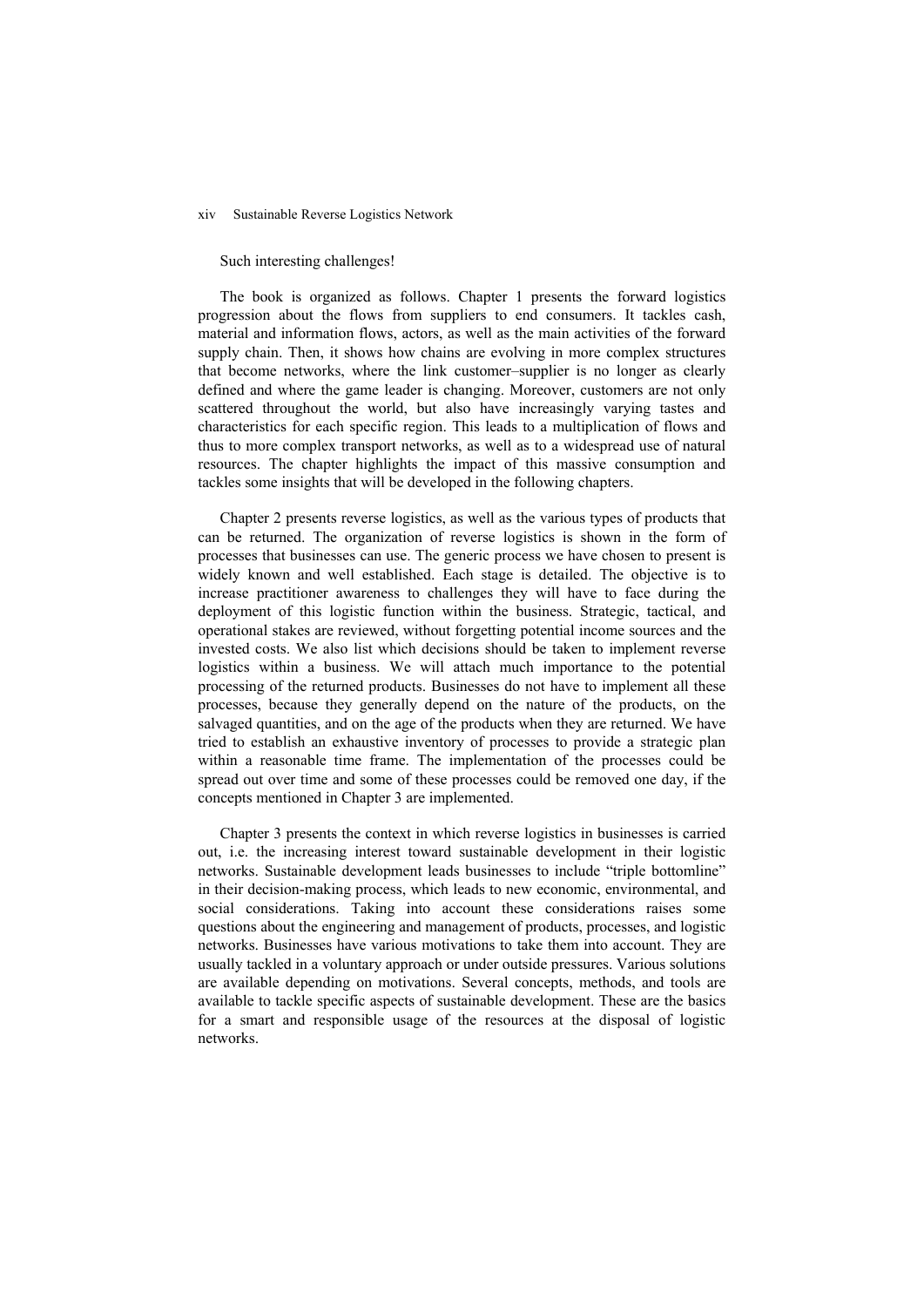Chapter 4 is about the main changes to be tackled in preparation for the suitable integration of reverse logistics into a supply chain in a sustainable development context. The resulting network is represented in the form of a value loop. The concept of a loop is used to underline the impact of the decisions that can occur throughout the life cycle of the activities, products, and services. The value is the valve perceived by the various stakeholders involved, i.e. businesses and their business partners, consumers, and society. It represents the economic, environmental, and social opportunities resulting from it. First, the chapter presents various engineering and management decisions. It then sheds light on the definition of this value, on the mechanisms to be implemented in order to monitor and control it, and finally on the necessary collaboration between stakeholders to ensure this value in everybody's eyes. It presents ideas of solution for the deployment of sustainable networks.

We wanted throughout the book to provide examples, actual cases of application and questioning to illustrate our subject. They are found in the text in boxes. Each box summarizes a specific idea from the current section. We have made them short and concise to help the reader understand the stakes and challenges. Some of them are inspired from our research projects and others from our own experience as consumers.

The objective of this book is to supply an educational tool for engineering schools and a management tool for an efficient implementation of the reverse logistics function. It brings together the knowledge acquired by the scientific community. Even if reverse logistics has been the subject of several books in the past 15 years, very few theories have been developed and the subject is far from being exhausted.

This book proposes generic concepts and processes that can be adapted to all businesses producing goods and services and which aim to integrate reverse logistics. These processes will enable us to shed light on their complexity and to take into account all the important variables.

## **I.1. Bibliography**

- [BRE 99] BREYFOGLE III F.W., *Six Sigma Overview and Implementation*, Wiley-Interscience, Hoboken, 1999.
- [HAM 71] HAMMOND R.W., "The history and development of industrial engineering", in MAYNARD H.B. (ed.), *Industrial Engineering Handbook*, 3rd edition, McGraw-Hill, Columbus, pp. 1.3–1.17, 1–11, 1971.
- [LAC 80] LACHNITT J., *L'analyse de la valeur*, Presses Universitaires de France (Collection Que sais-je), Paris, 1980.